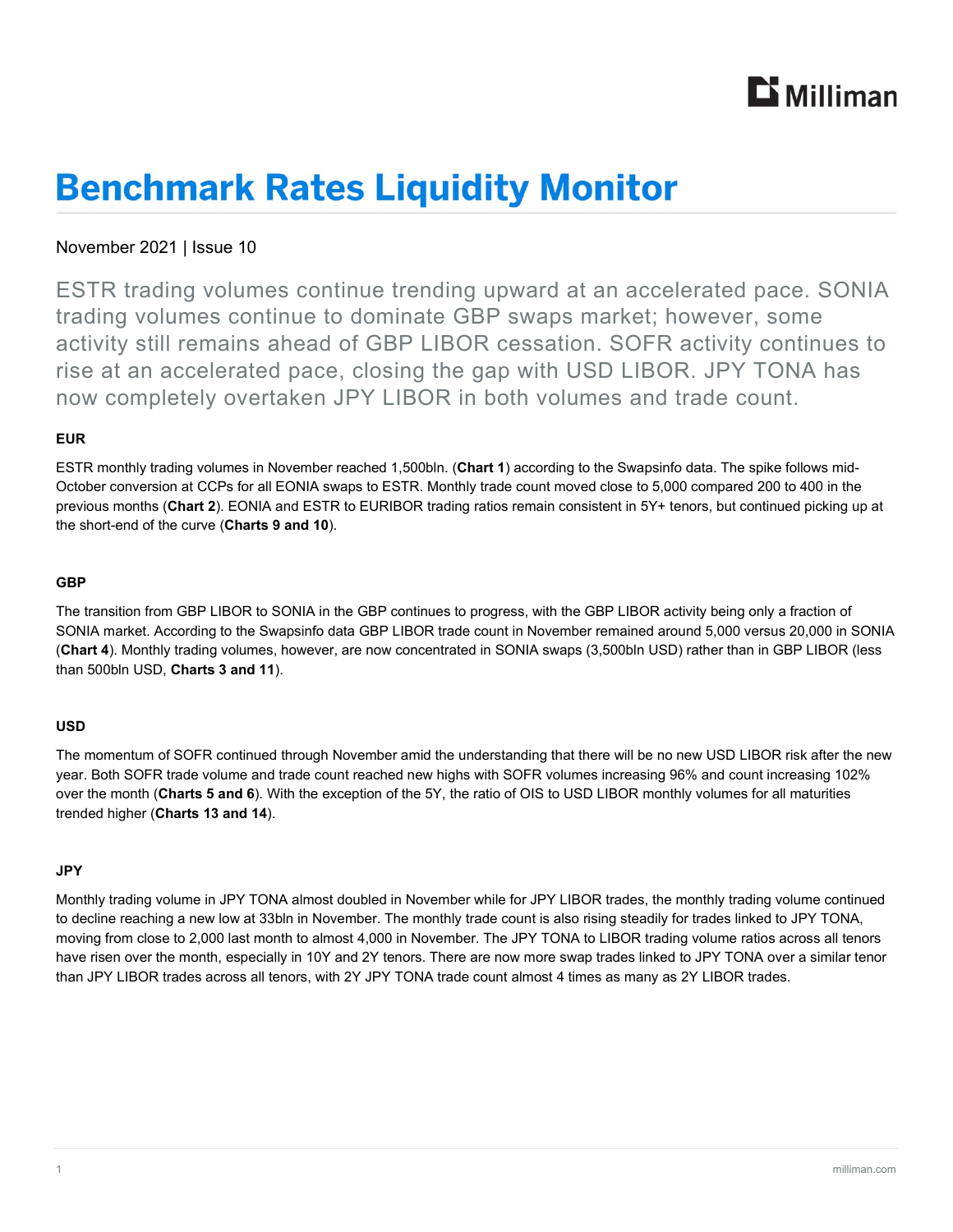## **IRS AND OIS TOTAL LIQUIDITY**

#### **1: EURIBOR AND ESTR MONTHLY TRADING VOLUME (USD BLN)**



#### **3: GBP LIBOR AND SONIA MONTHLY TRADING VOLUME (USD BLN)**



#### **5: USD LIBOR AND SOFR MONTHLY TRADING VOLUME (USD BLN)**







#### **2: EURIBOR AND ESTR MONTHLY TRADE COUNT**



#### **4: GBP LIBOR AND SONIA MONTHLY TRADE COUNT**



#### **6: USD LIBOR AND SOFR MONTHLY TRADE COUNT**



#### **8: JPY LIBOR AND TONA MONTHLY TRADE COUNT**

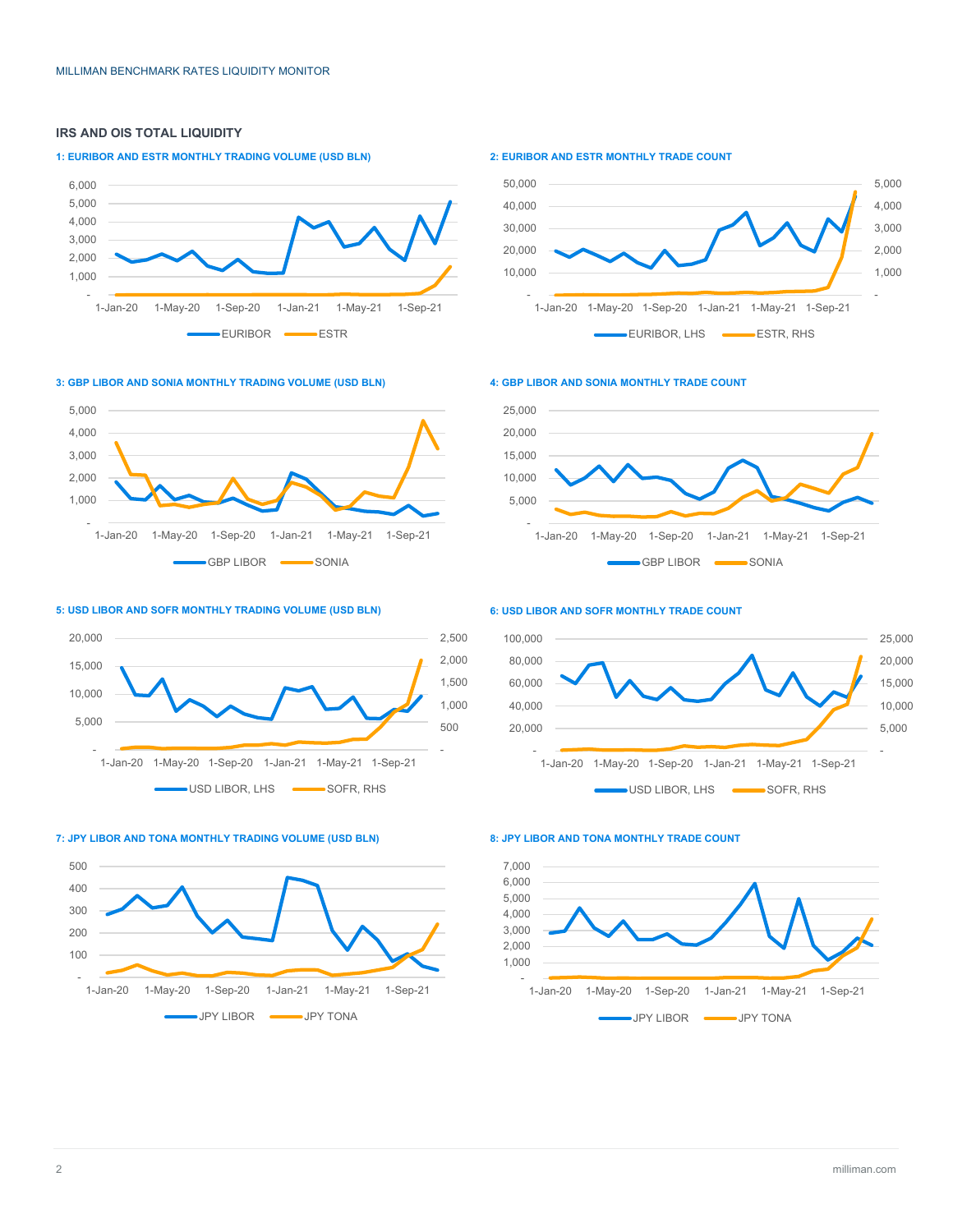#### **IRS AND OIS LIQUIDITY PER TENOR**

#### **9: ESTR OIS TO EURIBOR IRS MONTHLY VOLUME RATIO**



**11: SONIA OIS TO GBP LIBOR IRS MONTHLY VOLUME RATIO**



**10: ESTR OIS TO EURIBOR IRS MONTHLY TRADE COUNT RATIO**

**12: SONIA OIS TO GBP LIBOR IRS MONTHLY TRADE COUNT RATIO**





#### **14: OIS TO USD LIBOR IRS MONTHLY TRADE COUNT RATIO**



## **13: OIS TO USD LIBOR IRS MONTHLY VOLUME RATIO**



#### **15: OIS TO JPY LIBOR IRS MONTHLY VOLUME RATIO**



#### **16: OIS TO JPY LIBOR IRS MONTHLY TRADE COUNT RATIO**

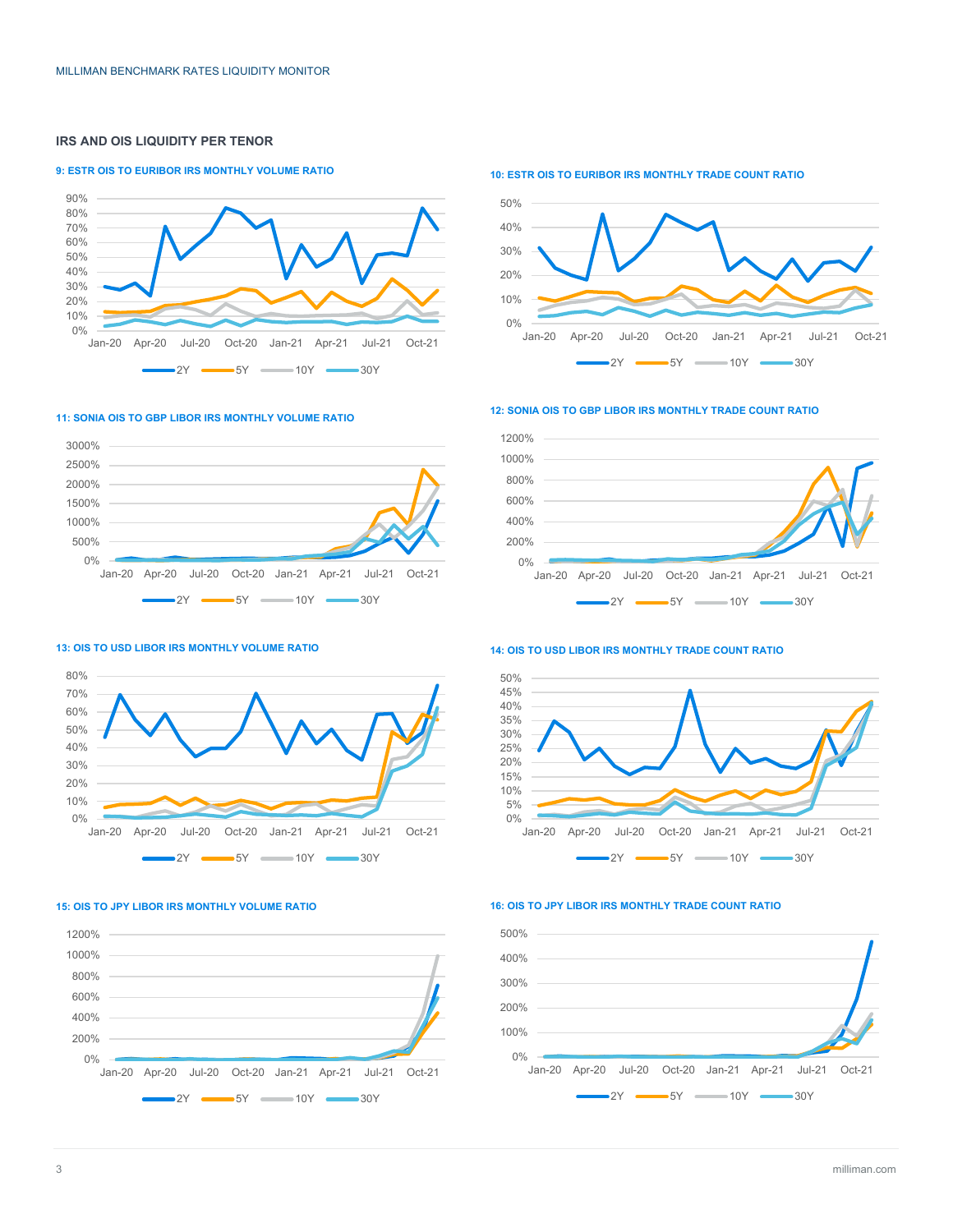### **USD OIS LIQUIDITY - NOVEMBER 2021**

## **17: FED FUNDS VS SOFR TRADE VOLUME PER TENOR (USD BLN) 18: FED FUNDS VS SOFR TRADE COUNT PER TENOR**